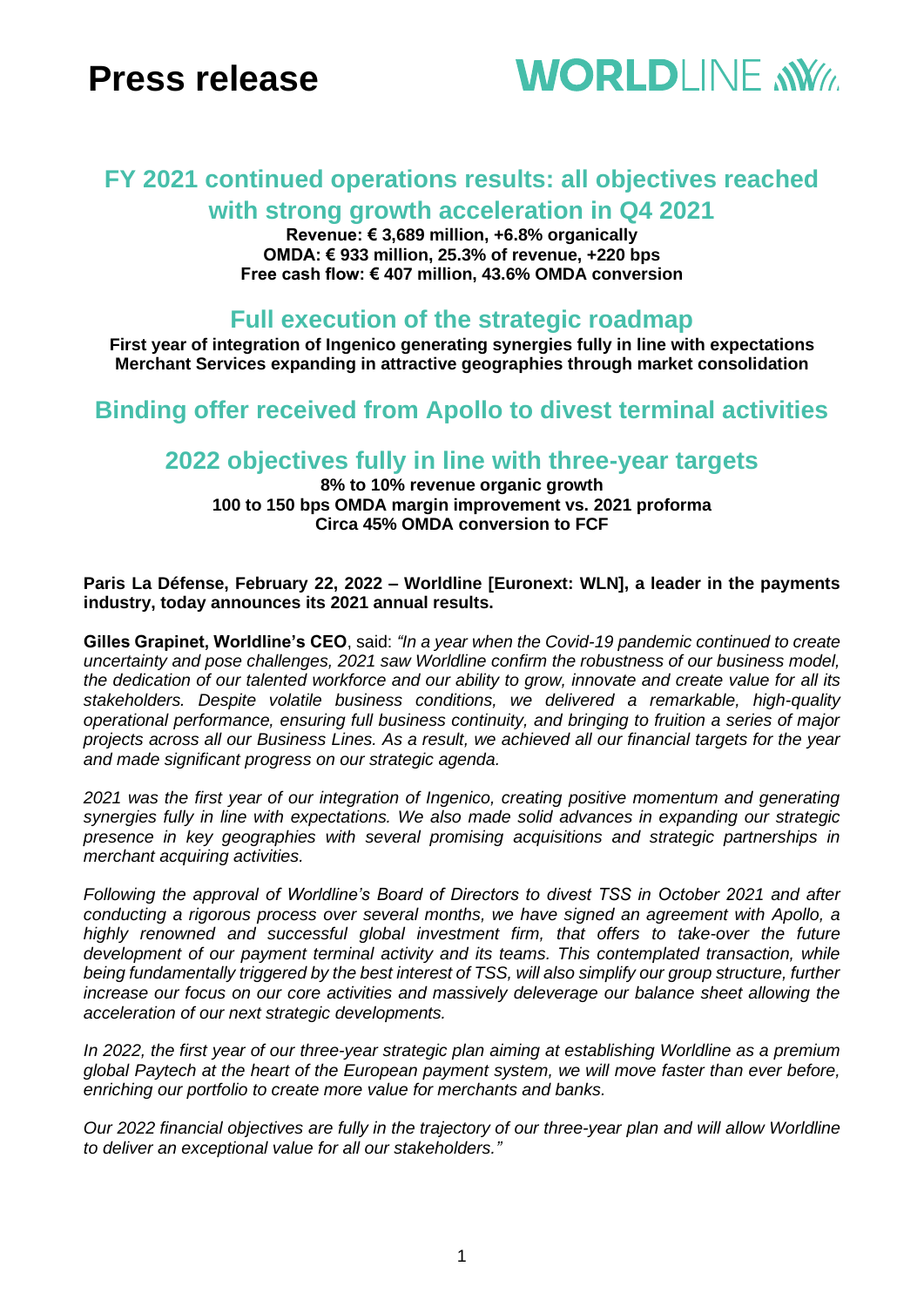#### **2021 key figures**

Worldline's **FY 2021 revenue** reached **€ 3,689 million**, representing a solid **+6.8% revenue organic growth** (of which **12.0% in Q4**), compared to the objective to reach at least 6%. This achievement was reached thanks, in particular, to the robust growth in Merchant Services and Financial Services global business lines delivered despite Covid-19. It reflects both the widespread and rapid shift towards digital payments as well as the Group's strong positioning following the acquisition of Ingenico. Mobility & e-Transactional Services revenue also increased substantially thanks to several major projects and the recovery of the public transport sector.

This strong execution also materialized in the Group's **Operating Margin before Depreciation and Amortization (OMDA)** reaching **€ 933 million** in 2021; representing **25.3% of revenue**, an improvement by **+220 basis points** compared to 2020 at constant scope and exchange rates. This solid performance compared to the objective to deliver above 200 basis points of improvement reflects the revenue growth acceleration along the year as well as the ongoing transformation and synergy plans of the combined Group.

| In $\epsilon$ million                                | 2021   | 2020*  |
|------------------------------------------------------|--------|--------|
| <b>OMDA</b>                                          | 933    | 700    |
| <b>Operating margin</b>                              | 668    | 444    |
| Other operating income and expenses                  | $-364$ | $-243$ |
| o.w. integration and acquisition costs               | -86    | $-105$ |
| o.w. customer relationships and patents amortization | -189   | -94    |
| Operating income                                     | 304    | 201    |
| Net finance costs                                    | -38    | $-27$  |
| Income tax expense                                   | -64    | -45    |
| Non-controlling interests and associates             | $-11$  | $-2$   |
| Net income Group share (continued operations)        | 191    | 127    |
| Net loss – Attributable to discontinued operations   | $-943$ | 36     |
| Net loss - Attributable to owners of the parent      | $-751$ | 164    |
| Normalized net income Group share                    | 440    | 297    |

*\* restated in application of IFRS 5*

**Net income Group share from continued operations** amounted to **€ 191 million**, increasing by +50.2% or € 64 million compared to FY 2020 Net income Group share (restated in application of IFRS 5). **Normalized net income Group share from continued operations** (excluding unusual and infrequent items, net of tax) reached **€ 440 million**, increasing by +48.2% or € 143 million compared to FY 2020 Normalized net income Group share (restated in application of IFRS 5).

**Net loss attributable to the owner of the parents** amounted to **€-751 million**, including a positive contribution from TSS (€+110 million) and the negative effect from the impairment of TSS Goodwill and transaction related tax impact.

**Normalized basic EPS** was **€ 1.57** in 2021 compared to € 1.49 in 2020 (restated in application of IFRS 5).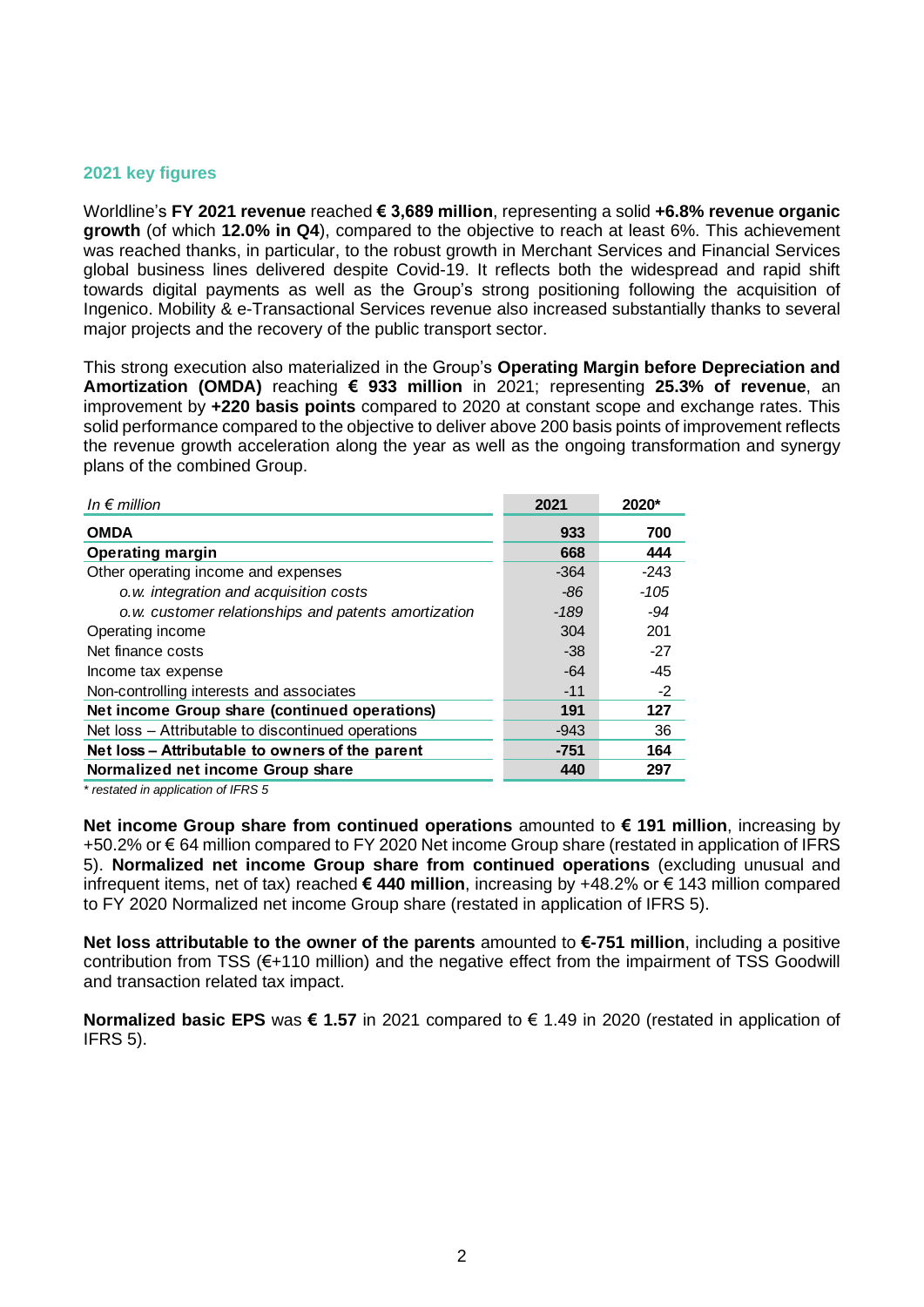| In $\epsilon$ million                                                        | 2021*  | 2020   |
|------------------------------------------------------------------------------|--------|--------|
| <b>OMDA</b>                                                                  | 933    | 700    |
| Capital expenditures                                                         | $-226$ | $-155$ |
| Lease expenditures (Lease under IFRS16)                                      | $-72$  | -48    |
| Change in working capital requirement                                        | 62     | 46     |
| Taxes paid                                                                   | $-114$ | -93    |
| Net cost of financial debt paid                                              | $-29$  | $-12$  |
| Reorganization, rationalization & associated costs in other operating income | $-23$  | $-13$  |
| Integration and acquisition costs                                            | $-100$ | $-103$ |
| Net Long term financial investments                                          | -7     | $-2$   |
| Other changes**                                                              | $-18$  | $-26$  |
| Free cash flow                                                               | 407    | 295    |
| <b>OMDA</b> conversion rate                                                  | 43.6%  | 42.1%  |

*\* FY 2021 Free Cash-Flow from continued operation in application of IFRS 5*

*\*\* include other operating income and expense with cash impact (excluding reorganization, rationalization and associated costs, integration costs and acquisition costs), and other financial items with cash impact, net long term financial investments excluding acquisitions and disposals*

**Free cash flow from continued operations** in 2021 was **€ 407 million**, up by +38.2% compared to 2020, representing a 43.6% cash conversion of OMDA (free cash flow divided by OMDA), above the objective of the year to reach circa 42%.

Group **Net debt** before IFRS 5 amounted to **€ 2,923 million** at the end of the year. Decrease of Group net debt in 2021 was mainly related to the free cash flow generated over the year, as well as the cashout for the acquisitions closed in 2021.

| In $\epsilon$ million                                   | <b>December</b><br>31, 2021 | <b>December</b><br>31, 2020 |
|---------------------------------------------------------|-----------------------------|-----------------------------|
| Net debt as of January 1st                              | 3,211                       | 687                         |
| Free cash flow                                          | 407                         | 295                         |
| Acquisition net of disposals                            | $-315$                      | $-2,873$                    |
| Capital increase                                        | 23                          | -4                          |
| Amortization of interests on convertible bonds          | $-11$                       | 77                          |
| Others                                                  | 185                         | $-18$                       |
| o.w. impact of TSS accounted in discontinued operations | 186                         |                             |
| Change in net debt                                      | $-289$                      | 2,524                       |
| Net debt as of December 31 <sup>st</sup>                | 2,923                       | 3,211                       |

Adding upfront cash consideration (enterprise value and bridge EV to Eq) to the net debt end of December 2021 would lead to a theoretical 2022 Group leverage ratio around 1.5x OMDA.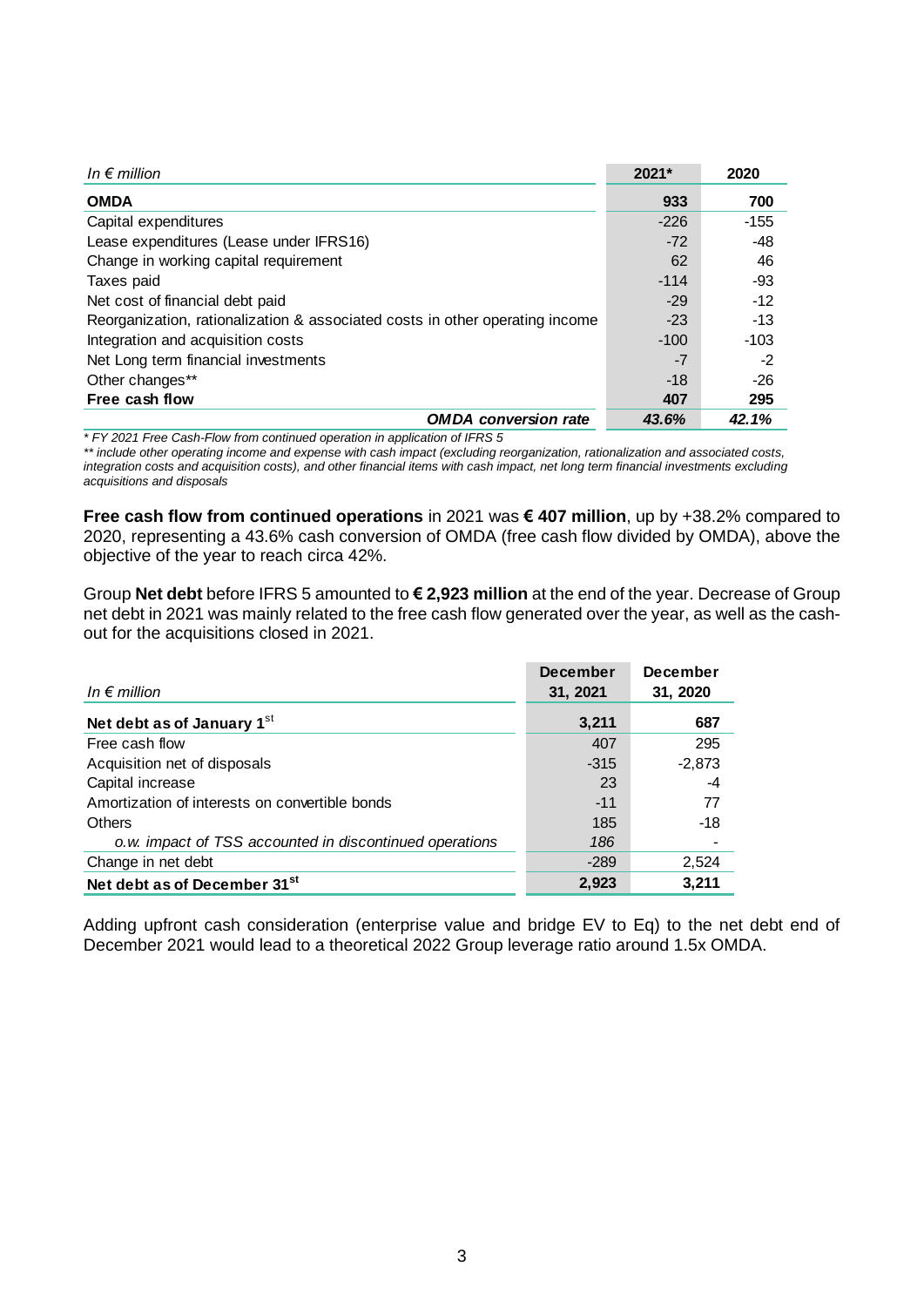#### **Q4 2021 revenue by Global Business Line**

| In $\epsilon$ million                                                                        | Q4 2021          | Q4 2020*         | <b>Organic</b><br>change       |
|----------------------------------------------------------------------------------------------|------------------|------------------|--------------------------------|
| <b>Merchant Services</b><br><b>Financial Services</b><br>Mobility & e-Transactional Services | 693<br>251<br>91 | 602<br>238<br>85 | $+15.1%$<br>$+5.4%$<br>$+7.7%$ |
| Worldline                                                                                    | 1,035            | 925              | $+12.0%$                       |

*\* at constant scope and exchange rates*

Worldline's **Q4 2021 revenue** reached **€ 1,035 million**, representing a strong **+12.0% organic growth** (+10.2% in H2 2021). This achievement was reached thanks, in particular, to the very dynamic growth in Merchant Services at +15.1% organically, benefiting of the strong acquiring MSV acceleration since Q2 2021 (up by +20% in Q4 2021 vs Q4 2020). Financial Services and Mobility & e-Transactional Services also contributed to growth, delivering in Q4 at least the mid-term performance expected for this Global Business Line.

#### **Merchant Services**

Merchant Services' **revenue** in Q4 2021 reached **€ 693 million**, representing an **organic growth by +15.1%**, led in particular by the strong acquiring MSV growth by +20% in Q4 2021 vs Q4 2020. The growth was mainly led by:

- *Commercial Acquiring* showed a strong double-digit growth for almost all geographies and customer segments with strong dynamics;
- *Payment Acceptance* also contributed to the growth of Merchant Services thanks to high single-digit organic growth. Growth was spread in all geographies and led by much stronger transactions' volumes for large retailers and for e-commerce in verticals such as digital goods and services and on marketplaces and despite a lack of transaction volumes in some vertical such as travel and hospitality; and
- *Digital Services* reaching a low to mid-single digit growth despite the global electronic component shortage impact in H2.

During the last quarter of the year, commercial activity in Merchant Services has been strong with numerous wins for both upsell with existing clients and contracts with large new merchants, of which in particular:

- Market share gains with existing clients by upselling to new brands, new geographies, or new products: Aldi, Broderick's, Sephora, Intercontinental Hotels & Resorts, SB, L'Oréal Groupe, Fortech, Asos, and Shein;
- Market share gains with large new clients for full-service and omnichannel solutions, Value Added Services, and Domestic corridors (Russia, South Korea, Latam, etc.): Michel Reybier Hospitality, Motorola, The Kooples, Munich Airport, ivsgroup, Kilo.Health, dynadot, KOSTAD, and Festo.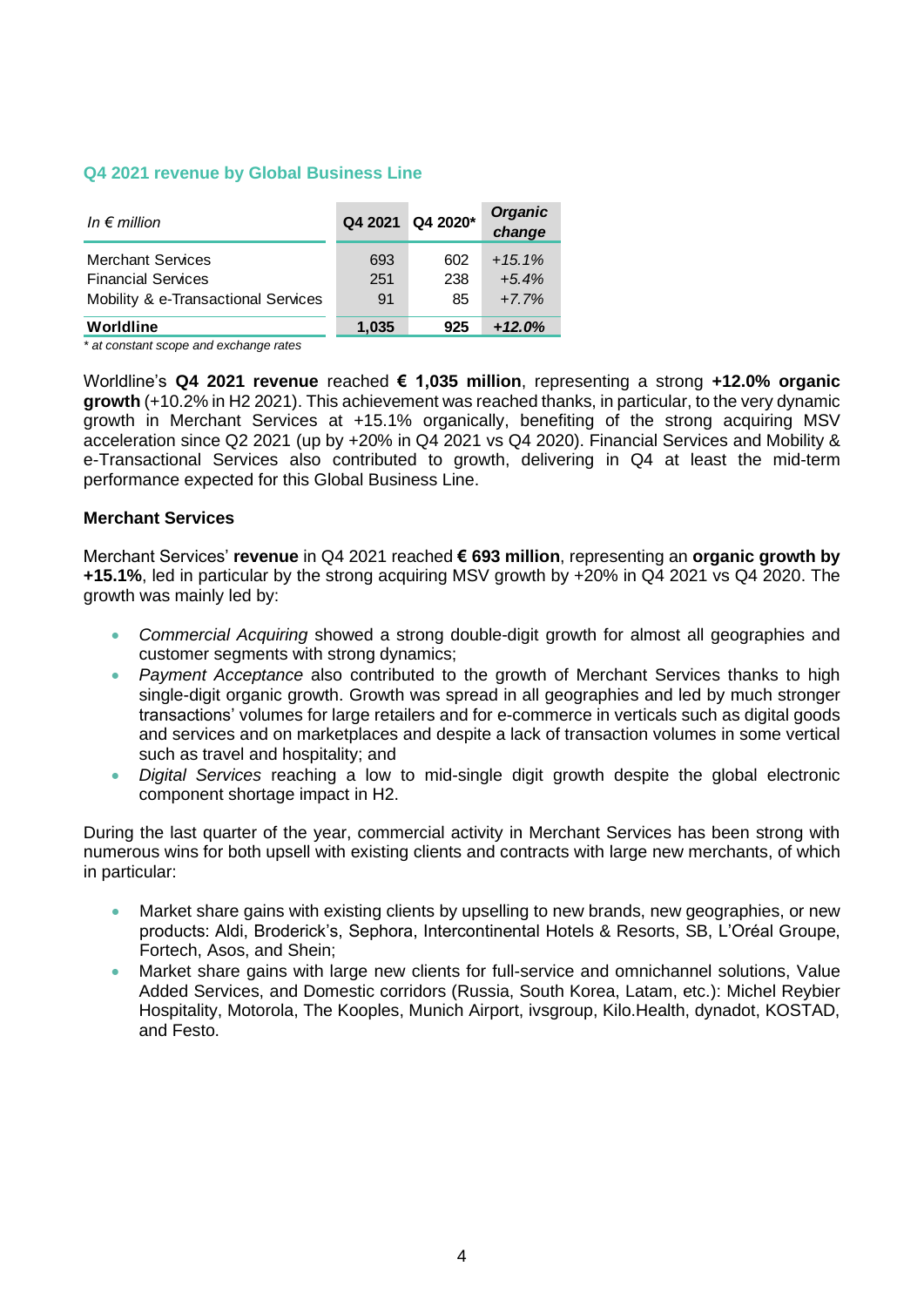In Q4, Worldline continued to play actively its orchestrator role of the payment industry with numerous partnerships signed such as Nordic NDC for online booking and payment technology for Travel SMBs, Livescale in live shopping and in-video checkout solutions, Chargebee for end-to-end payment managing subscription billing and recurring payments, with PMT solutions, a turn-key solution specialist for open & closed loop cashless services, and with Spreedly, an APIs driven solutions orchestration layer. More meaningfully, two partnerships set in Q4 illustrate very well the role of Worldline orchestration of the payment ecosystem, leveraging scale and reach:

- Apexx leverage Worldline' scale to access a large merchant base to provide at scale APEXX BNPL solution and enable WL e-Commerce merchants to access 12 BNPL solutions in over 40 markets globally through one consolidated API, leading to strong reduction in time-tomarket and cost for merchants;
- as the 1<sup>st</sup> marketplace to offer European merchants access to the Russian market; Joom leverage Worldline's deep payment portfolio to support its expansion in the Russian market. The Worldline's Russian Payment Solution suite of products presents indeed an optimized choice of payment methods fitting perfectly with country's digital commerce and local payment means, enabling improved checkout conversion rates as well as customer engagement and loyalty.

#### **Financial Services**

Financial Services continued to show regular growth improvements over the year and delivered a **+5.4% organic growth** in Q4 2021, pursuing the positive trend recorded in previous quarters. As a results, **Q4 2021 revenue** reached **€ 251 million**. The performance of each division continued to be contrasted:

- While the effect from the Covid-19 on processed volumes was limited in Q4, revenue linked to card-based payment processing activities (*Issuing Processing* and *Acquiring Processing* altogether) was slightly up, due to lower project activities and price reductions conceded at renewal time of large processing contracts in the Netherlands and Belgium;
- Despite the difficult base effect of the UniCredit contract now in its run phase with significant decrease of project works as per plan, *Account Payments* grew at a double-digit rate in Q4, supported by increased volumes and strong project demand, notably in Germany;
- Consistent with the significant performance already recorded in past quarters, *Digital Banking* delivered a mid-double digit organic growth with positive evolution in most of the geographies. The division continued to benefit from higher authentications volumes related to ecommerce transactions due to enforcement of the PSD2 regulation and new Trusted Authentication services.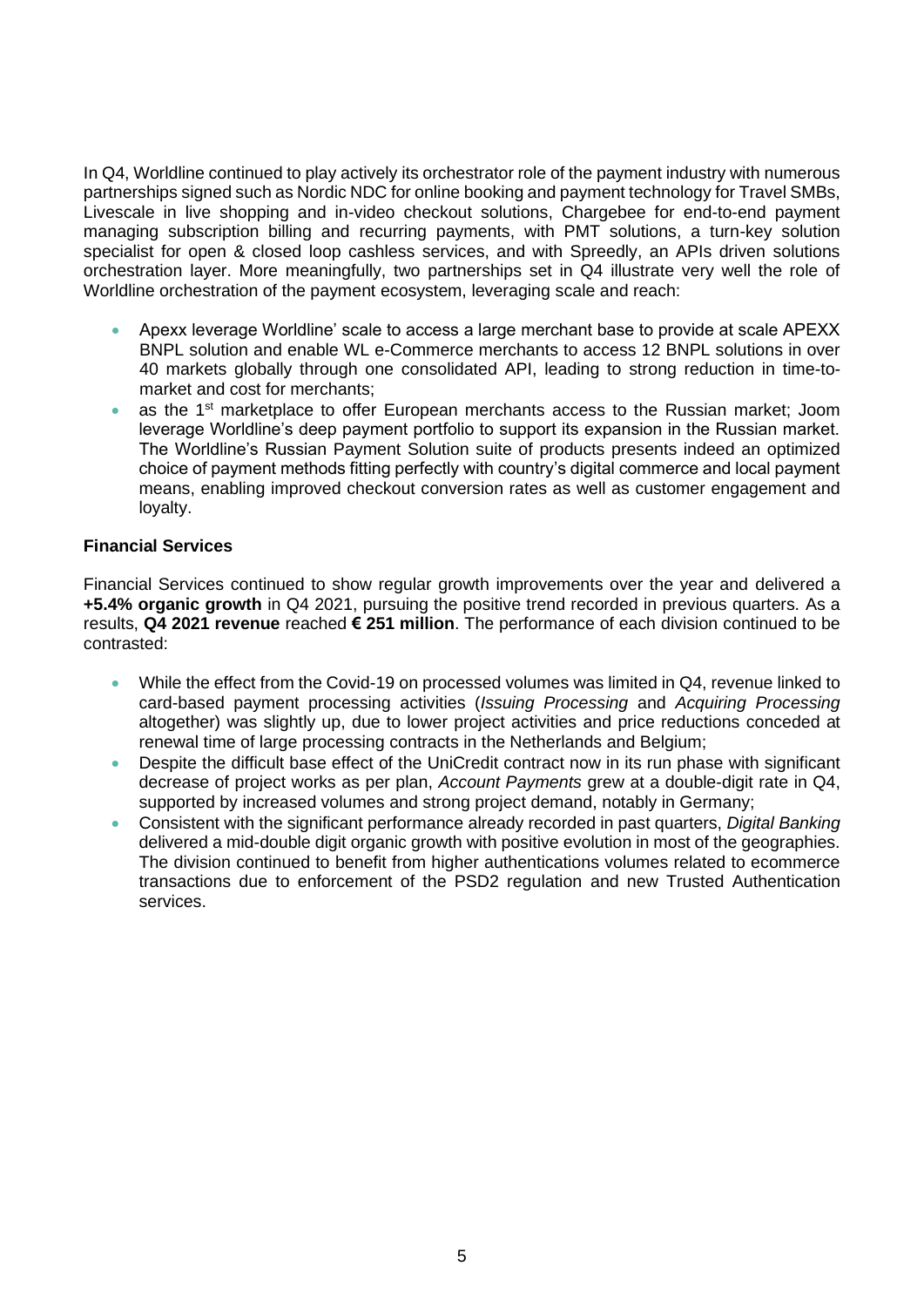During the fourth quarter, numerous Financial Services contracts were signed or renewed by Worldline, and in particular:

- Leveraging its deep long-term partnership with ING, a Global Financial Institution with a strong European base, Worldline will continue supporting ING in its ambition to empowering people to stay a step ahead in life and in business. In 2021 this has led to a prolongation of several partnerships across ING's network.
- As an extension of the already deep commercial relationship with PSA Payment Services Austria GmbH, Worldline continues supporting the client on its journey towards becoming a smart transaction provider well beyond payments. Through its products WL ID Center and WL Trusted Authentication as well as extensive experience in major infrastructure projects, Worldline is providing the technological basis of the new digital identity, a unique app called *ich.app*, which PSA will launch on the Austrian market in 2022. The foundation of the innovative ID solution, for all users, is their existing ID as a customer of an Austrian bank. *ich.app* will enable consumers to identify themselves easily and quickly with a variety of online retailers and service providers, as well as in many other circumstances, without the need to exchange any further data;
- Thanks to the long-established commercial relationship builds by eMTS with GIE SESAM Vitale, a major player in the digital transformation of the French healthcare sector, Worldline Financial Services entered in an innovation partnership to secure the digitalization of Carte Vitale on smartphones. The new Carte Vitale app will offer all insured persons the possibility for online identification, as well as authentication solutions. This enables them to access both the same services as with the physical Carte Vitale, and new online functions re-using *Digital Banking* modules; and,
- Central bank of Curacao and St Maarten. Finalization of implementation of the infrastructure for Instant Payments Instant allowing all interbank payments in and between Curaçao and Sint Maarten and in Bonaire to be processed within ten seconds, 24 hours a day and 365 days per year, based on the IP CSM, developed by Worldline, fully compliant with international standards and ISO 20022.

#### **Mobility & e-Transactional Services**

**Revenue** in Mobility & e-Transactional Services reached **€ 91 million**, **up organically** by **+7.7%**, with growth spread in each of the three divisions. *Trusted Digitization* in particular strongly grew in Q4 2021 with higher volumes in Tax collection and digital healthcare in Latin America, several new projects and improving volumes in France, still growing project activity on e-archiving solutions in Germany, and new cash-to-invoice solutions sold in the Brexit context. *e-Ticketing* also strongly contributed driven by the higher transportation and fare collection in Latin America, coupled with several development projects in the UK and in France. Finally, despite strong commercial dynamic for Contact solutions, *e-Consumer & Mobility* decreased in Q4 2021 due to a lower project activity than in Q4 2020.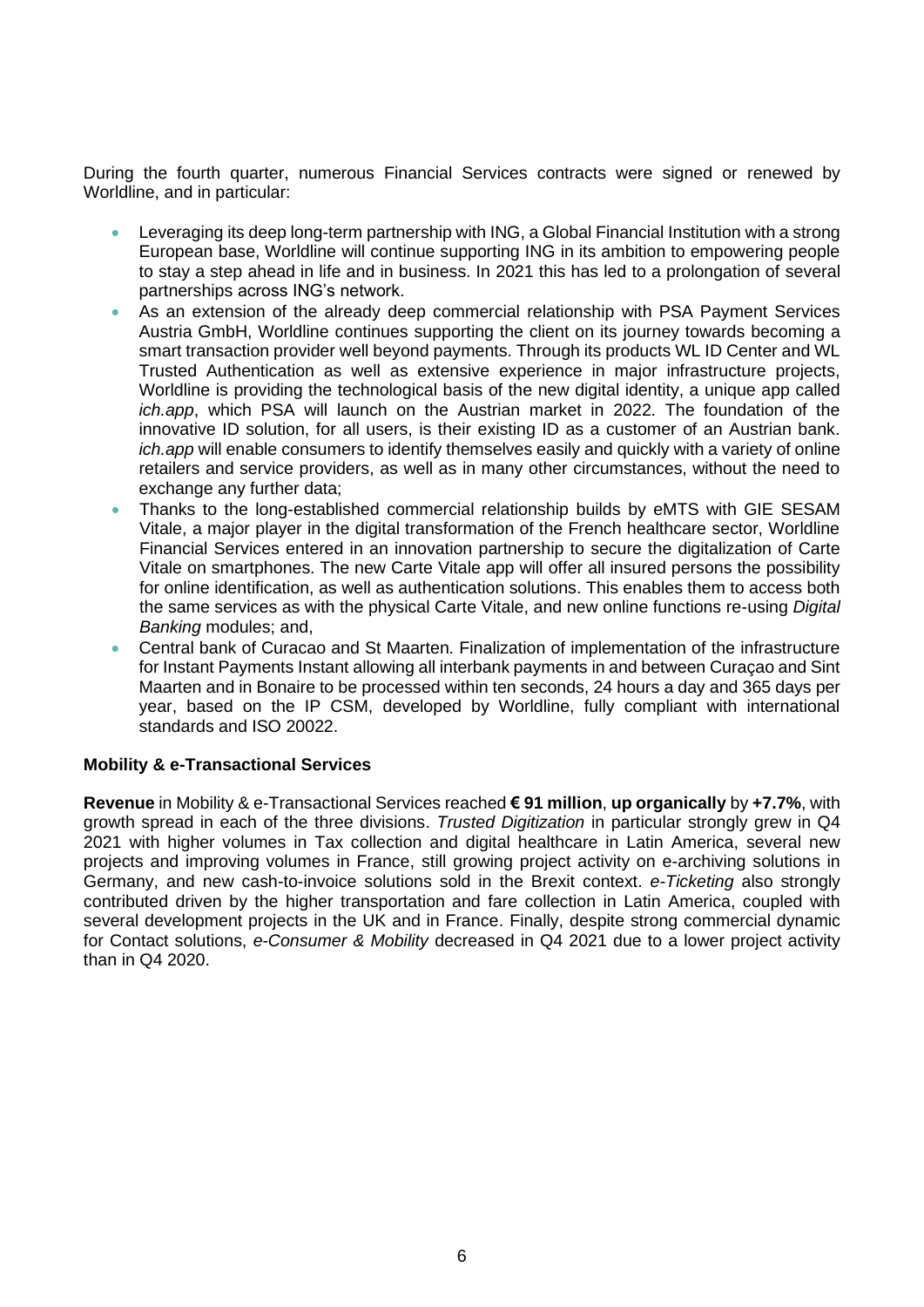Commercial activity in Mobility & e-Transactional Services was strong in Q4, in particular with the following signatures:

- One of the largest multinational oil and gas company decided to reinforce its partnership with Worldline by signing a multi-year contract on fleet card's e-invoicing. Worldline Invoicing product allows the client to benefit from a secure solution that complies with the electronic signature, secure archiving, and tax regulations.
- Worldline has sealed multi-year contracts with a large bank in Luxembourg and with the French branch of an international insurance company to set-up and operate omni-channel Contact Service Center using WL Contact. Operating in SaaS mode, this proven solution will handle all interactions with customers, through whichever access channel they choose to use.
- The IGN (Institut Géographique National) in France has chosen Worldline for building and managing the Geoplateforme for the next 6 years to allow citizens, companies, open-source communities, and public organizations to load geographical data in real time, use API to transform this data, and finally use an as-a-Service orchestration system to facilitate cloud deployment.
- Worldline has been chosen by AOK-Systems and the statutory health insurance funds it serves in Germany to operate in Worldline's secured data centers the secured solutions that connect customers and specific health applications such as electronic patient files.

|                                     |         | <b>OMDA</b><br>$OMDA$ %<br><b>Revenue</b> |                          |         |          |                          |         |          |                          |
|-------------------------------------|---------|-------------------------------------------|--------------------------|---------|----------|--------------------------|---------|----------|--------------------------|
| In $\epsilon$ million               | FY 2021 | FY 2020*                                  | <b>Organic</b><br>change | FY 2021 | FY 2020* | <b>Organic</b><br>change | FY 2021 | FY 2020* | <b>Organic</b><br>change |
| Merchant Services                   | 2.416   | 2.232                                     | $+8.2%$                  | 629     | 532      | $+18.3%$                 | 26.1%   | 23.8%    | $+220$ bps               |
| <b>Financial Services</b>           | 927     | 899                                       | $+3.1%$                  | 291     | 281      | $+3.5%$                  | 31.4%   | 31.3%    | $+15$ bps                |
| Mobility & e-Transactional Services | 347     | 325                                       | $+6.8%$                  | 52      | 48       | $+8.2%$                  | 14.9%   | 14.7%    | $+20$ bps                |
| Corporate costs                     |         |                                           |                          | $-39$   | $-62$    | $-37.8%$                 | $-1.0%$ | $-1.8%$  | $+75$ bps                |
| Worldline                           | 3,689   | 3.456                                     | $+6.8%$                  | 933     | 799      | $+16.8%$                 | 25.3%   | 23.1%    | $+220$ bps               |

#### **2021 performance per Global Business Line**

*\* at constant scope and exchange rates*

#### **Merchant Services**

Benefiting of the strong acquiring MSV acceleration since Q2 2021, Merchant Services' **revenue** in 2021 reached **€ 2,416 million**, representing an **organic growth by +8.2%**. The growth was mainly led by Commercial Acquiring which showed a progressive recovery over the year from a first quarter heavily impacted by a COVID-19 wave to a strong double-digit growth in Q4 for almost all geographies and customer segments with strong dynamics. Payment Acceptance also contributed to the growth of Merchant Services thanks to high single digit organic growth led by much stronger transactions' volumes for large retailers and for e-commerce in verticals such as digital goods and services and on marketplaces and despite a lack of transaction volumes in some vertical such as travel and hospitality. Finally, Digital Services delivered a low to mid-single digit growth over the year despite the global electronic component shortage impact in H2.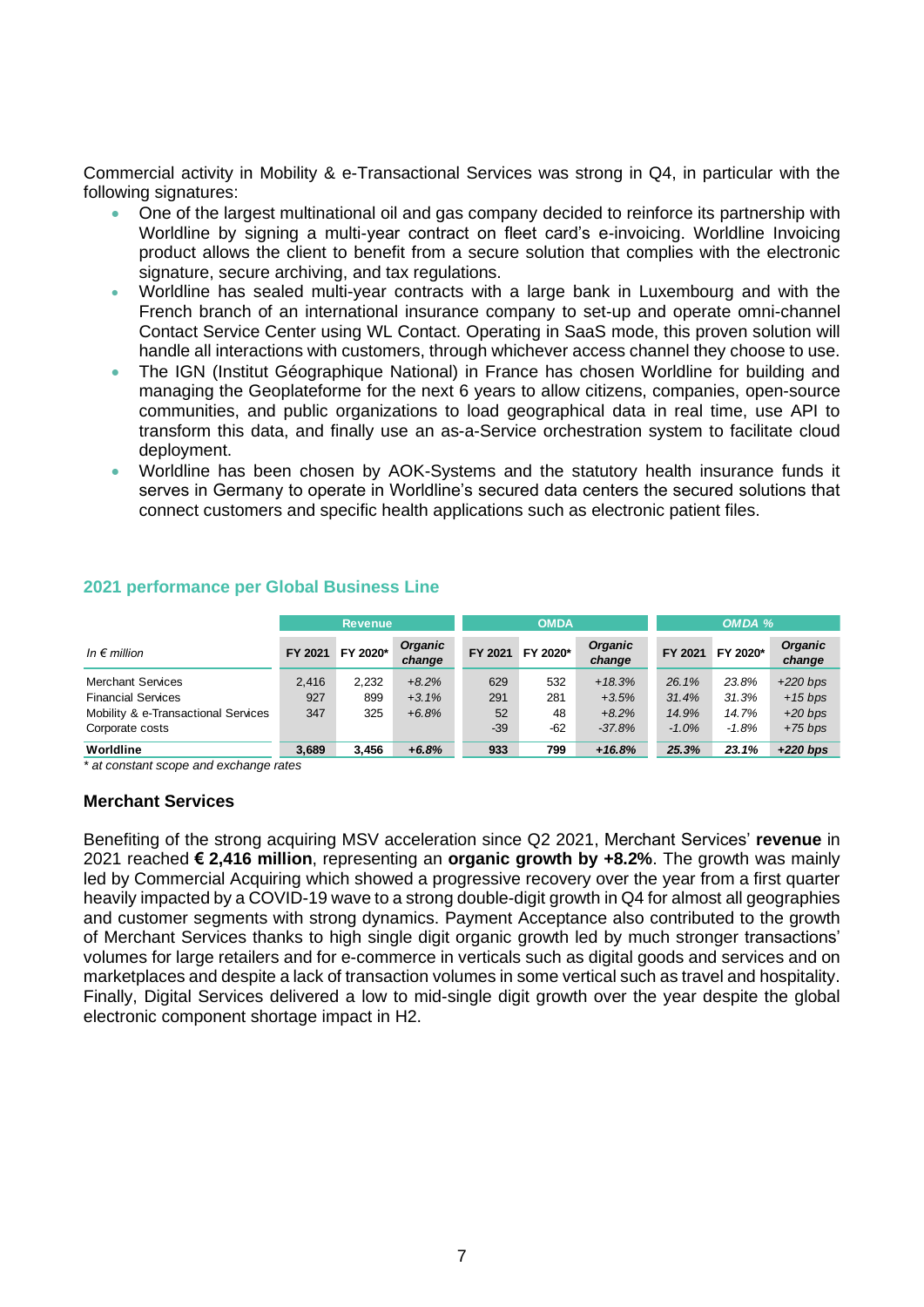Merchant Services performance reflects a very strong development of market positions all along the year, notably in commercial acquiring, as illustrated by the following **business KPI**:

- In 2021, Worldline's acquiring merchant base experienced a steady growth with c. 120,000 new merchants onboarded on its platform, reaching 1.1 million merchants as of end of 2021 (excluding recent acquisitions). It represents a c. +12% increase over the year led by a strong dynamic in both instore (c. +10%) and online merchants count (c. +20%).
- Acquired MSV strongly accelerated since Q2 2021, reaching a double-digit growth rate versus 2019 during the second half of the year. Overall, Worldline's acquiring MSV in 2021 reached c. € 265 billion, up 11% versus 2020 and up 7% versus 2019 despite significant Covid-19 related lockdowns in H1 and restrictions in H2. This performance has been fueled by market share gains in both instore (MSV c. +10%) and online (c. +30%).

Merchant Services' **OMDA** in 2021 amounted to **€ 629 million**, **26.1% of revenue**, representing an improvement by **+220 basis points** despite Covid-19 impact, in particular in H1. It was positively supported by:

- Acceleration of revenue growth fostering operating leverage;
- Synergies from Ingenico and SIX Payment Services integration programs; and
- The effects of transversal productivity improvement actions.

#### **Financial Services**

With regular revenue growth improvements over the year, Financial Services FY 2021 **revenue** reached **€ 927 million**, **+3.1% organically**. The performance of each division continued to be contrasted with a strong double-digit growth delivered in *Account Payments* supported by increased volumes and ramp-up of contracts, and in *Digital Banking* thanks to strong authentication volumes for e-commerce transactions and higher transaction volumes processed on Worldline's e-brokerage platforms. On the other hand, revenue linked to card-based payment processing activities (*Issuing Processing* and *Acquiring Processing* altogether) decreased at a mid-single digit rate due to the pandemic's impact on transaction volumes, in particular in the first quarter of the year, as well as lower project activity and discretionary spending from banks.

Financial Services remains the most profitable Business Line with slightly improving **OMDA** in 2021, reaching **€ 291 million**, representing **31.4% of revenue**. Being the Global Business Line with the highest proportion of fixed costs, the division was the most affected by volume decrease in the card payments divisions particularly in Q1 and by the effect of the price decrease conceded by the Group for the successful synchronous renewals of historical large contracts of Equens. In order to mitigate these effects, strong measures were taken in terms of cost base monitoring and workforce management.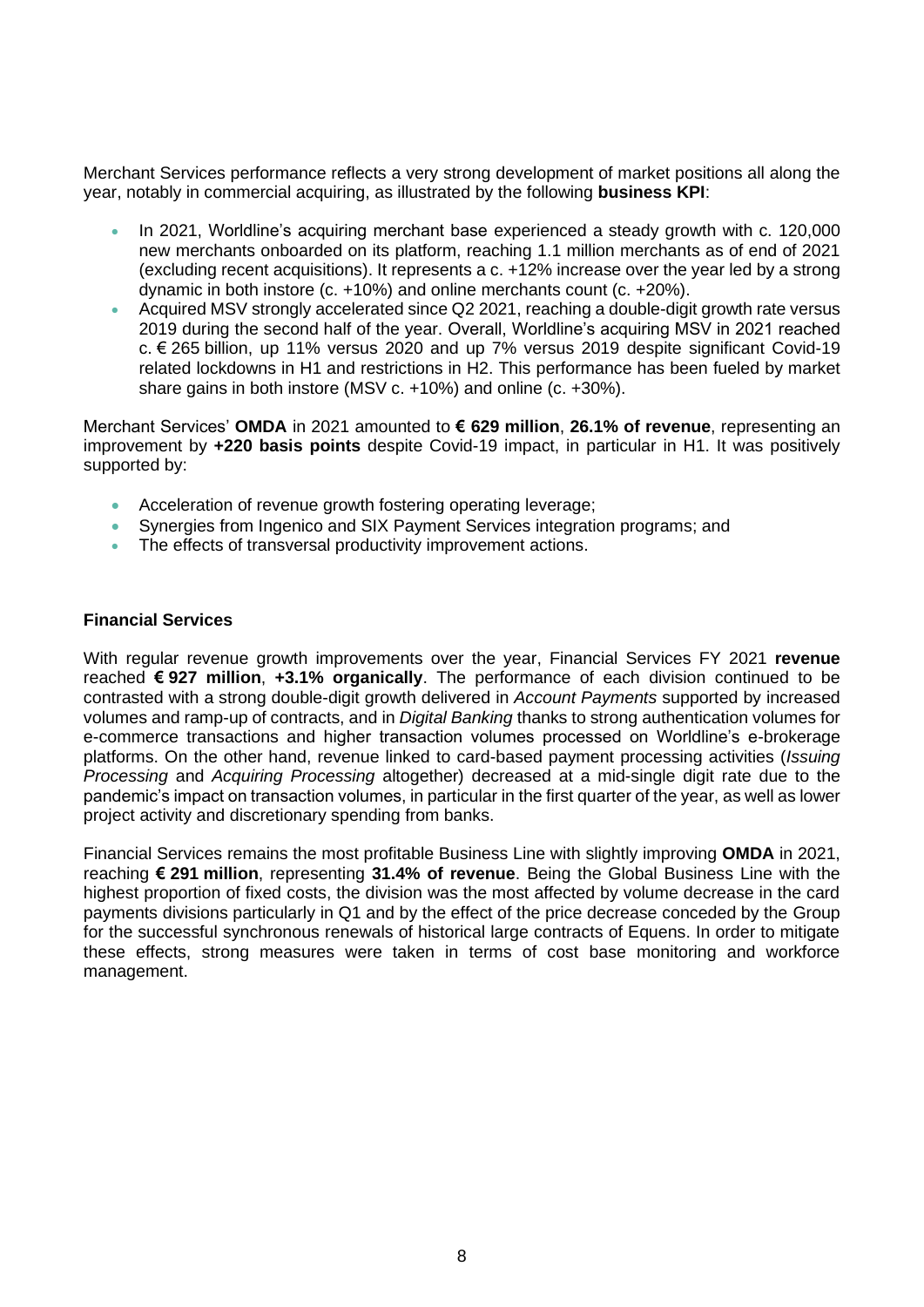#### **Mobility & e-Transactional Services**

**Revenue** in Mobility & e-Transactional Services reached **€ 347 million**, up organically by **+6.8%**, with growth spread in each of the three divisions. *e-Ticketing* grew at a double-digit rate over the year thanks to the robust pick-up in the transportation sector in Europe as well as higher fare collection in Latin America, coupled with several development projects in the UK and in France. *Trusted Digitization* also strongly grew driven by higher volumes in Tax collection and digital healthcare in Latin America, new projects and improving volumes in France, growing project activity on e-archiving solutions in Germany, and new cash-to-invoice solutions sold in the Brexit context. Finally, *e-Consumer & Mobility* posted a robust performance thanks to its strong momentum in Connected Living & Mobility solutions and strong commercial dynamic for Contact solutions.

Mobility & e-Transactional Services' **OMDA** reached **€ 52 million**, representing **14.9% of revenue**. The Business Line has been able to improve its profitability thanks to the positive revenue trend applied on fixed costs coupled with cost optimization plan addressing both fixed and variable costs.

#### **Corporate costs**

Corporate costs amounted to  $\epsilon$  39 million in 2021, representing 1.0% of total Group revenue compared to 1.8% in 2020 at constant scope and exchange rates. This decrease by -37.8% is a concretization of the transversal productivity improvement program but more importantly of the synergies with Ingenico generated at corporate level.

#### **Sale of TSS activities to Apollo Funds**

As announced on Monday February 21, 2022, Worldline has entered into exclusive talks with the investment funds managed by affiliates of Apollo upon receipt of a binding offer, for 100% of the shares of TSS, comprising a € 1.7 billion upfront consideration (Enterprise Value) as well as preferred shares that could reach up to  $\epsilon$  0.9 billion in value depending of the future value creation of TSS. Following the strategic review of TSS aimed at supporting its ongoing transformation and further accelerating its development and a competitive process, the contemplated transaction also encompasses the signing of a partnership agreement cementing the strategic and long-term commercial relationship between Worldline and TSS over the next 5 years.

Alongside the Apollo Funds, Worldline will remain associated to future value creation opportunities made possible by the robustness and quality of the TSS business and the transformation plan shared between the parties via the ownership of the preferred shares. This structure has been designed to align interests between Worldline and the Apollo Funds and will be directly linked to the total value creation achieved by TSS during its ownership by the Apollo Funds.

This transaction is subject to the signing of a final and definitive agreement between the parties and will be carried-out in the framework of the relevant social processes and ongoing dialogue with the employee representatives' bodies. The completion of the transaction is also subject to the approval of relevant regulatory authorities and is expected to close in the second half of 2022.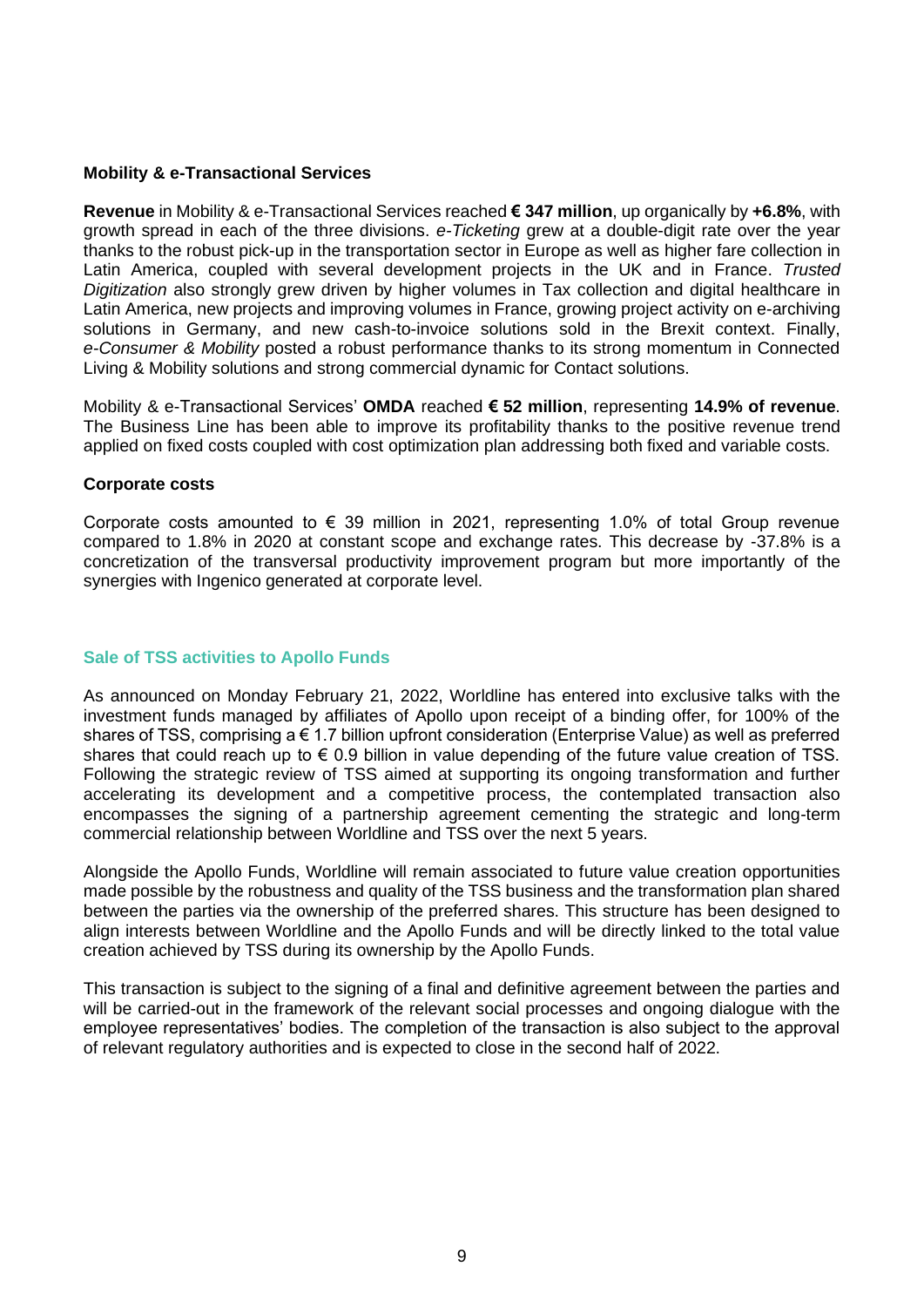#### **2022 objectives**

2022 objectives are the following:

- **Revenue organic growth**: +8% to +10%
- **OMDA margin**: +100 to +150 basis points improvement vs. proforma 2021 OMDA margin of 25.0%
- **Free cash flow:** circa 45% OMDA conversion rate

The bottom of the 2022 objectives range factors localized and temporary Covid-19 constraints, limited recovery of international travel and limited delays on POS supply related to still ongoing components shortages.

#### **2024 Worldline ambition fully reiterated**

The Group ambitions to deliver:

- **Revenue organic growth**: +9% to +11% CAGR
- **OMDA margin**: above 400 basis points improvement over the 2022-2024 period, trending towards 30% of revenue by 2024
- **Free cash flow**: circa 50% OMDA conversion rate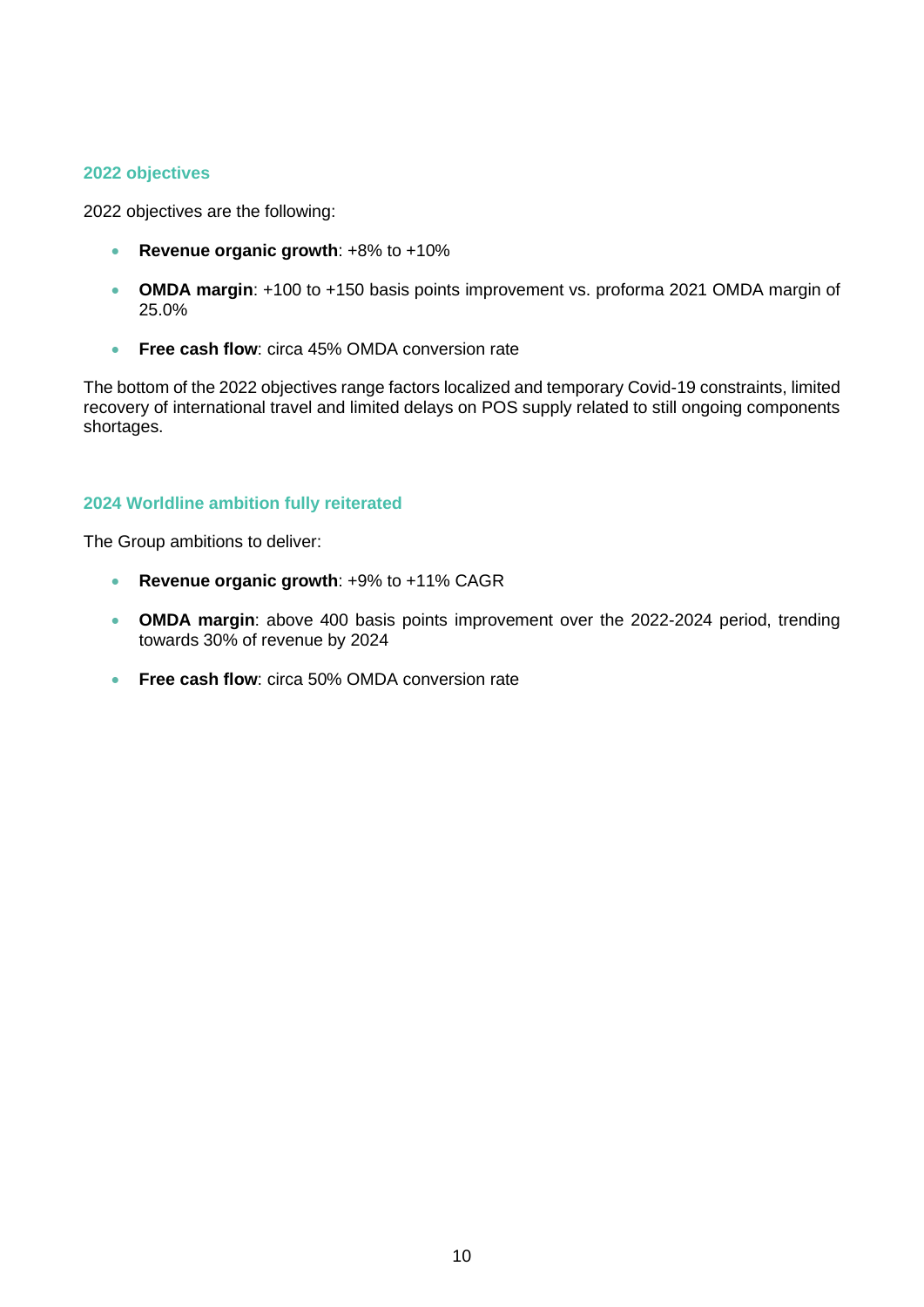#### **Appendices**

#### **Reconciliation of FY 2020 statutory revenue and OMDA with FY 2020 revenue and OMDA at constant scope and exchange rates**

For the analysis of the Group's performance, revenue and Operating Margin before Depreciation and Amortization (OMDA) for 2021 are compared with 2020 revenue and OMDA at constant scope and exchange rates. Reconciliation between the FY 2020 reported revenue and OMDA and the FY 2021 revenue and OMDA at constant scope and foreign exchange rates is presented below (per Global Business Lines):

|                                     | <b>Revenue</b> |                    |                             |                                 |          |  |  |  |
|-------------------------------------|----------------|--------------------|-----------------------------|---------------------------------|----------|--|--|--|
| In $\epsilon$ million               | FY 2020        | Scope<br>effects** | <b>TSS</b> scope<br>$out**$ | <b>Exchange</b><br>rates effect | FY 2020* |  |  |  |
| <b>Merchant Services</b>            | 1,246          | $+992.2$           |                             | $-6.3$                          | 2,232    |  |  |  |
| Terminals, Solutions & Services     | 274            | $+1.051.5$         | $-1.325.2$                  |                                 |          |  |  |  |
| <b>Financial Services</b>           | 904            | $-4.0$             |                             | $-0.8$                          | 899      |  |  |  |
| Mobility & e-Transactional Services | 325            | $+0.0$             |                             | $+0.6$                          | 325      |  |  |  |
| Worldline                           | 2,748          | $+2.039.7$         | $-1.325.2$                  | $-6.5$                          | 3.456    |  |  |  |

|                                     | <b>OMDA</b> |                    |                             |                          |          |  |  |  |  |
|-------------------------------------|-------------|--------------------|-----------------------------|--------------------------|----------|--|--|--|--|
| In $\epsilon$ million               | FY 2020     | Scope<br>effects** | <b>TSS</b> scope<br>$out**$ | Exchange<br>rates effect | FY 2020* |  |  |  |  |
| <b>Merchant Services</b>            | 310         | $+222.9$           |                             | $-0.6$                   | 532      |  |  |  |  |
| Terminals, Solutions & Services     | 89          | $+255.9$           | $-344.5$                    |                          | $\Omega$ |  |  |  |  |
| <b>Financial Services</b>           | 282         | $+0.0$             |                             | $-0.7$                   | 281      |  |  |  |  |
| Mobility & e-Transactional Services | 48          |                    |                             | $+0.3$                   | 48       |  |  |  |  |
| Corporate costs                     | $-28$       | $-34.2$            |                             | $+0.0$                   | $-62$    |  |  |  |  |
| Worldline                           | 700         | $+444.6$           | $-344.5$                    | $-0.9$                   | 799      |  |  |  |  |
| OMDA %                              | 25.5%       |                    |                             |                          | 23.1%    |  |  |  |  |

*\* at constant scope and December 2021 exchange rates*

*\*\* at December 2020 exchange rates*

Over the year, compared to FY 2020, the Euro appreciation versus most of international currencies was partly offset by its depreciation versus the Turkish lira, as well as the Indian rupee and the Swiss franc to a lesser extent.

Scope effects are mostly related to the acquisitions of 2020 added in the 2020 comparative basis from January 1<sup>st</sup> to the consolidation date (Ingenico consolidated from November 1<sup>st</sup>, 2020 and GoPay consolidated from October 1st, 2020) as well as the acquisitions/disposals of 2021 added/removed in/from the 2020 comparative basis from the consolidation date (Handelsbanken and Cardlink consolidated from October 1<sup>st</sup>, 2021 and the divestments following the clearance from the European Commission for the acquisition of Ingenico deconsolidated from November 1<sup>st</sup>, 2021).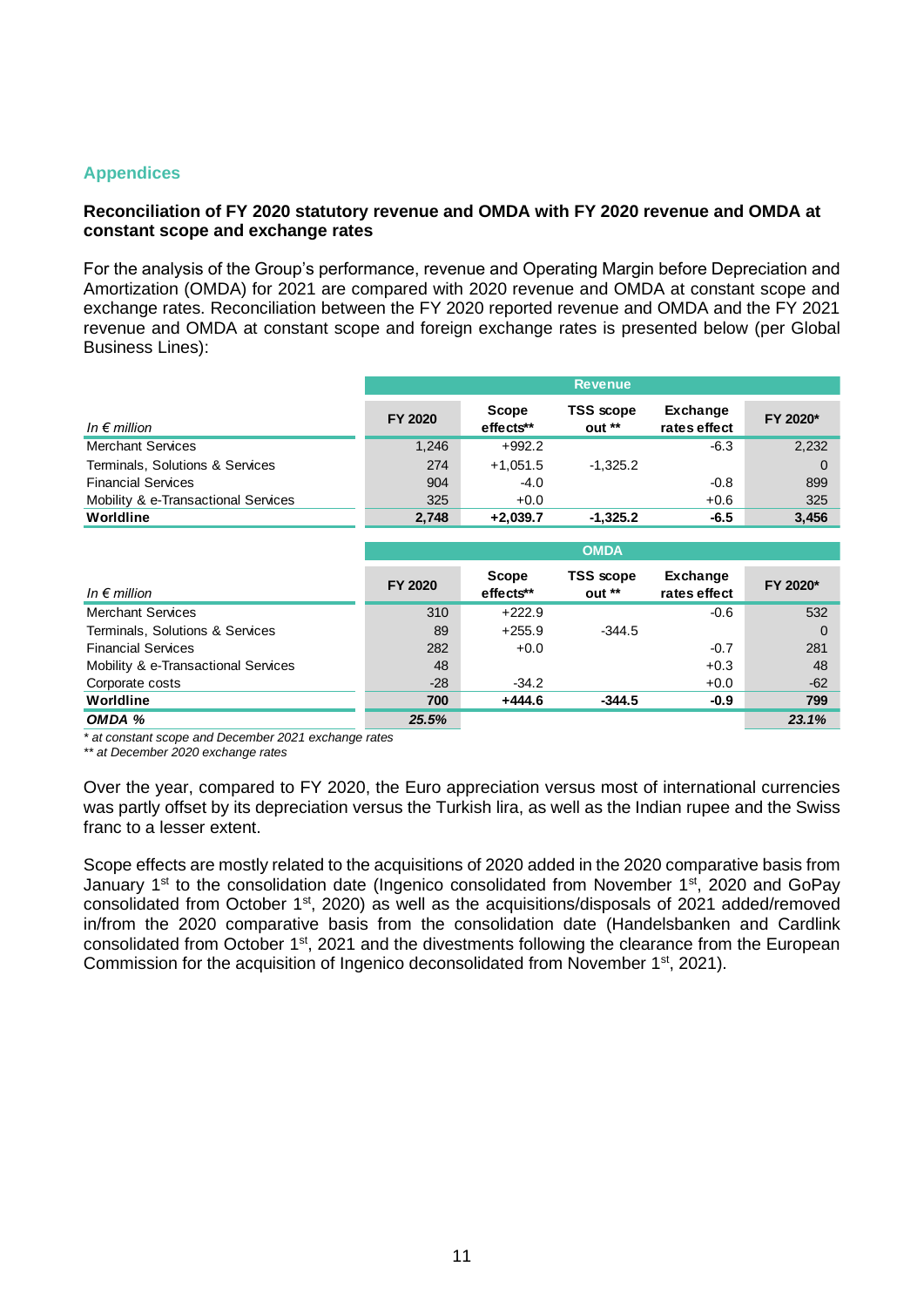#### **FY 2021 pro forma**

For the analysis of the Group's organic performance, revenue and Operating Margin before Depreciation and Amortization (OMDA) in 2022 will be compared with 2021 revenue and OMDA at constant scope and exchange rates. Reconciliation of FY 2021 reported revenue and OMDA with FY 2021 revenue and OMDA at FY 2022 scope and foreign exchange rates is presented below (per Global Business Lines):

|                                     | <b>Estimated proforma revenue</b> |                          |                          |      |      |                          |                          |                | <b>Estimated proforma OMDA</b> |         |
|-------------------------------------|-----------------------------------|--------------------------|--------------------------|------|------|--------------------------|--------------------------|----------------|--------------------------------|---------|
| In $\epsilon$ billion               | Q1                                | Q2                       | H1                       | Q3   | Q4   | H <sub>2</sub>           | 2021                     | H <sub>1</sub> | Н2                             | 2021    |
| <b>Merchant Services</b>            | 0.55                              | 0.65                     | 1.20                     | 0.70 | 0.80 | 1.50                     | 2.70                     | 0.27           | 0.41                           | 0.68    |
| <b>Financial Services</b>           | 0.20                              | 0.25                     | 0.45                     | 0.25 | 0.25 | 0.50                     | 0.90                     | 0.13           | 0.16                           | 0.29    |
| Mobility & e-Transactional Services | 0.10                              | 0.10                     | 0.20                     | 0.10 | 0.10 | 0.20                     | 0.35                     | 0.02           | 0.03                           | 0.05    |
| Corporate costs                     | $\overline{\phantom{0}}$          | $\overline{\phantom{a}}$ | $\overline{\phantom{0}}$ | $\,$ |      | $\overline{\phantom{a}}$ | $\overline{\phantom{0}}$ | $-0.02$        | $-0.02$                        | $-0.04$ |
| Worldline                           | 0.85                              | 0.95                     | . 80                     | 1.05 | 1.10 | 2.15                     | 3.95                     | 0.40           | 0.58                           | 0.98    |

Components of the estimated scope impact from 2021 reported to estimated 2021 proforma:

- Sale of Benelux and Austrian assets related to Ingenico acquisition for 10-month (excluded for 2-month in 2021 reported)
- Cardlink and Handelsbanken added contribution of 9-month (Integrated for 3-month in 2021 reported)
- Axepta Italy integrated for 12-month
- ANZ integrated for 9-month (estimated closing: April  $1<sup>st</sup>$ , 2022)
- Eurobank integrated for 6-month (estimated closing: July  $1<sup>st</sup>$ , 2022)

#### **Forthcoming events**

- April 27, 2022 Q1 2022 revenue
- June 9, 2022 Annual General Shareholders' Meeting
- July 27, 2022 H1 2022 results
- October 25, 2022 Q3 2022 revenue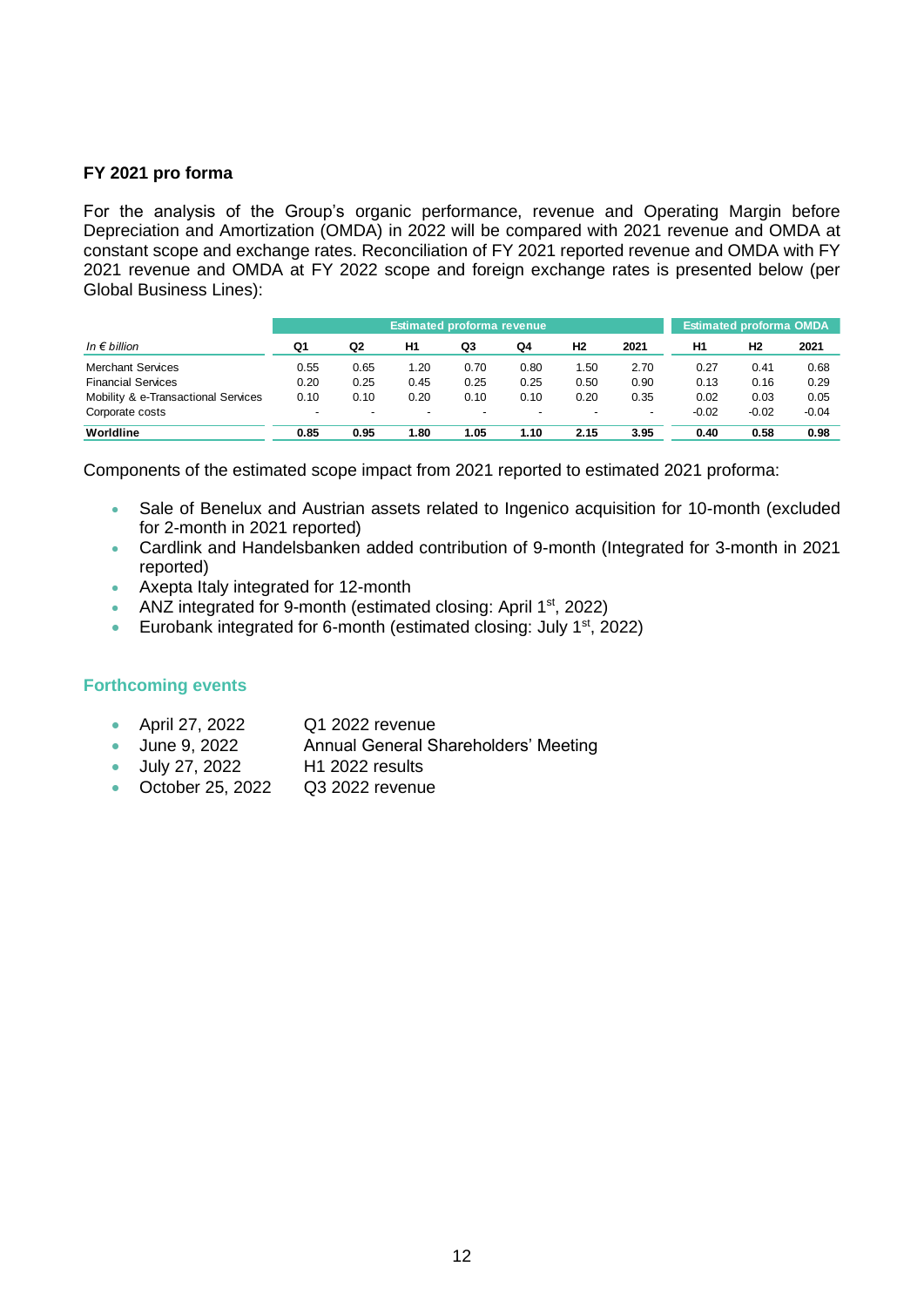#### **Contacts**

#### **Investor Relations**

Laurent Marie +33 7 84 50 18 90 [laurent.marie@worldline.com](mailto:laurent.marie@worldline.com)

Benoit d'Amécourt +33 6 75 51 41 47 [benoit.damecourt@worldline.com](mailto:benoit.damecourt@worldline.com)

#### **Communication**

Sandrine van der Ghinst +32 499 585 380 [sandrine.vanderghinst@worldline.com](mailto:sandrine.vanderghinst@worldline.com)

Hélène Carlander +33 7 72 25 96 04 [helene.carlander@worldline.com](mailto:helene.carlander@worldline.com)



#### **About Worldline**

Worldline [Euronext: WLN] is the European leader in the payments and transactional services industry and #4 player worldwide. With its global reach and its commitment to innovation, Worldline is the technology partner of choice for merchants, banks and third-party acquirers as well as public transport operators, government agencies and industrial companies in all sectors. Powered by over 20,000 employees in more than 50 countries, Worldline provides its clients with sustainable, trusted and secure solutions across the payment value chain, fostering their business growth wherever they are. Services offered by Worldline in the areas of Merchant Services; Terminals, Solutions & Services; Financial Services and Mobility & e-Transactional Services include domestic and cross-border commercial acquiring, both in-store and online, highly secure payment transaction processing, a broad portfolio of payment terminals as well as e-ticketing and digital services in the industrial environment. In 2021 Worldline generated a revenue of 3.7 billion euros. [worldline.com](http://www.worldline.com/)

Worldline's corporate purpose ("raison d'être") is to design and operate leading digital payment and transactional solutions that enable sustainable economic growth and reinforce trust and security in our societies. Worldline makes them environmentally friendly, widely accessible, and supports social transformation.